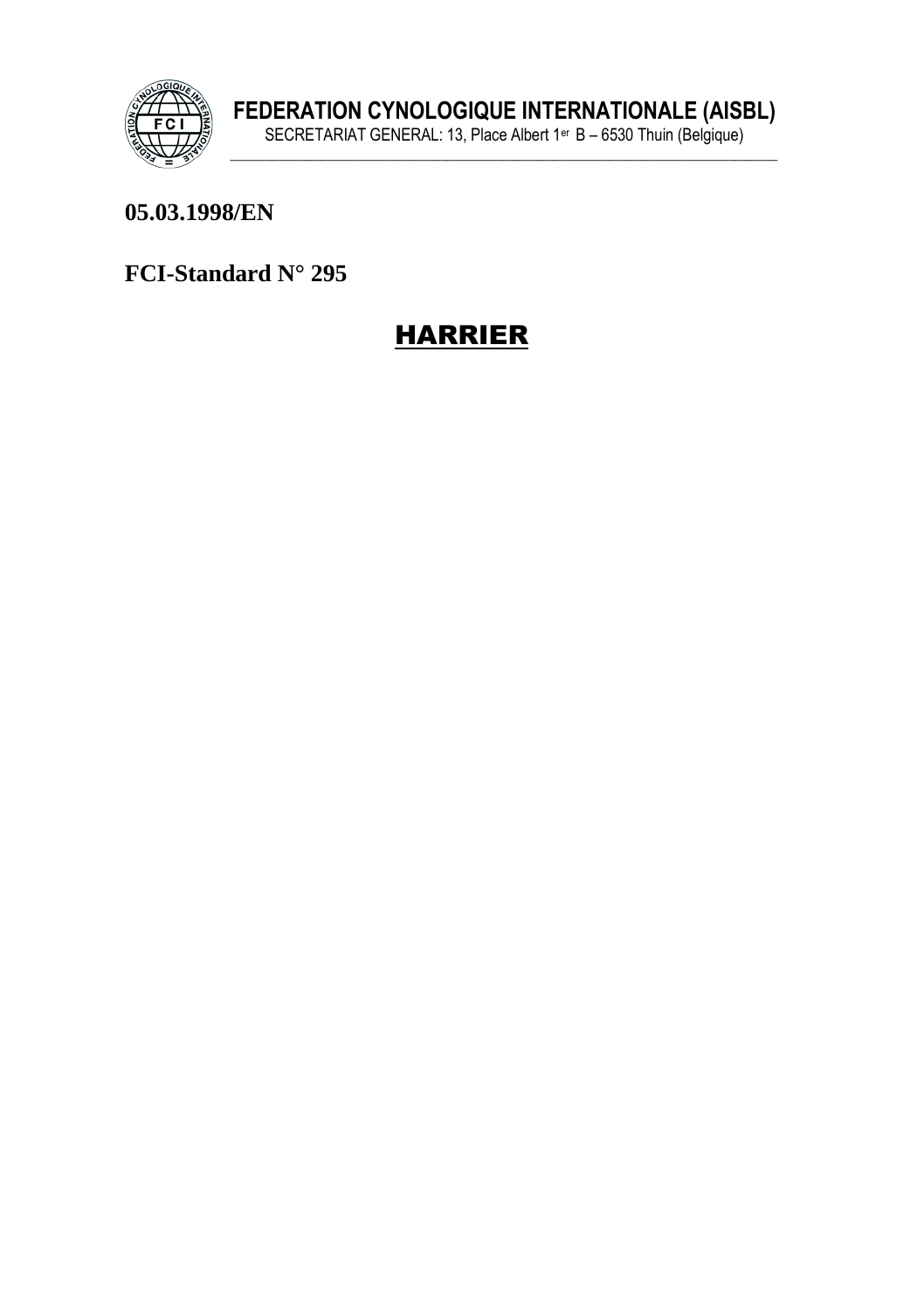**TRANSLATION**: Mrs. Peggy Davis, brought up to day by Dr. Paschoud. Official language (EN).

#### **ORIGIN**: Great Britain.

#### **DATE OF PUBLICATION OF THE OFFICIAL VALID STANDARD**: 27.11.1974.

**UTILIZATION**: Scent hound.

**FCI-CLASSIFICATION:** Group 6 Scent hounds and related breeds. Section 1.2 Medium sized scent hounds. With working trial.

**GENERAL APPEARANCE**: Strong and light dog, less powerful and more distinguished than the Foxhound.

**HEAD**: Expressive, moderately large.

CRANIAL REGION: Skull: Flat, occipital crest slightly marked.

FACIAL REGION: Nose: Black, well developed. Muzzle: Quite long and rather more pointed than square. Lips: Covering the lower jaw.

**EYES**: Always dark, never prominent, of medium size, not too round.

**EARS**: Leathers: V shaped, almost flat, slightly turned, quite short and rather set on high.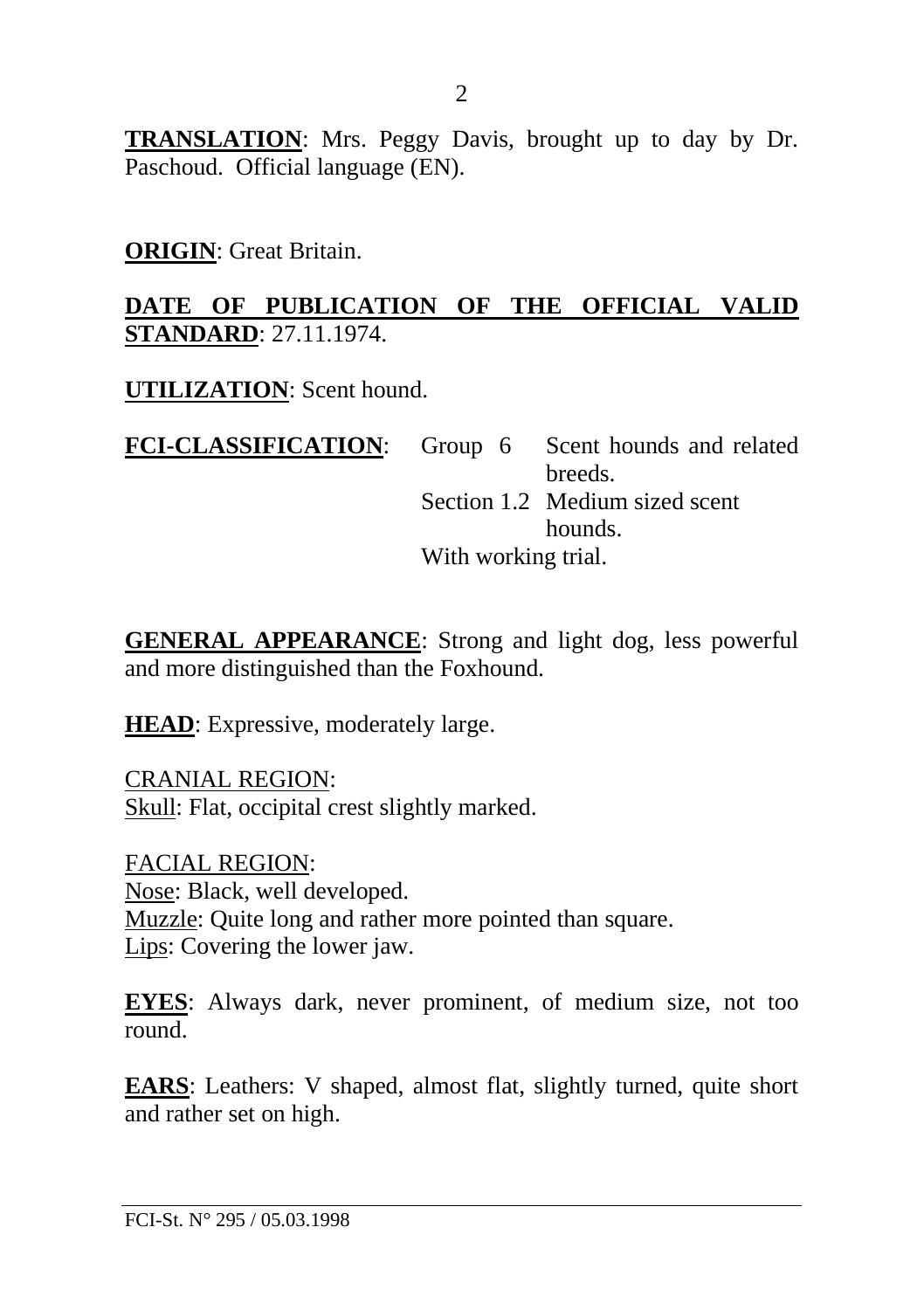**NECK**: Long and free although well tied into the shoulders. Slightly arched in its upper part.

# **BODY**:

Back: Straight and muscled.

Loin: Strong and slightly arched.

Chest: More developed in depth than in width.

Ribs: Rather flat than too rounded.

Underline and belly: The flank must neither be too full nor too tucked up.

**TAIL**: Of medium length, with some longer and coarser, slightly offstanding hairs (like ears of grain) towards the tip; well carried.

# **LIMBS**

# FOREQUARTERS:

General appearance: Forelegs straight and vertical. Shoulder: Sloping and well muscled. Forefeet : Neither too tight nor too round.

## HINDQUARTERS:

Hips: Strong, hip bones quite prominent. Thighs: Long and well let down. Hock joint: Neither too straight nor too bent. Hind feet: Neither too tight nor too round.

**GAIT/MOVEMENT**: Supple and steady.

**SKIN**: White with black markings.

# **COAT**

Hair: Smooth, of English style, i.e. flat and not too short.

Colour: Usually white as base colour, with all shades of black to orange, in France generally tricolour with black mantle covering the upper part of the back.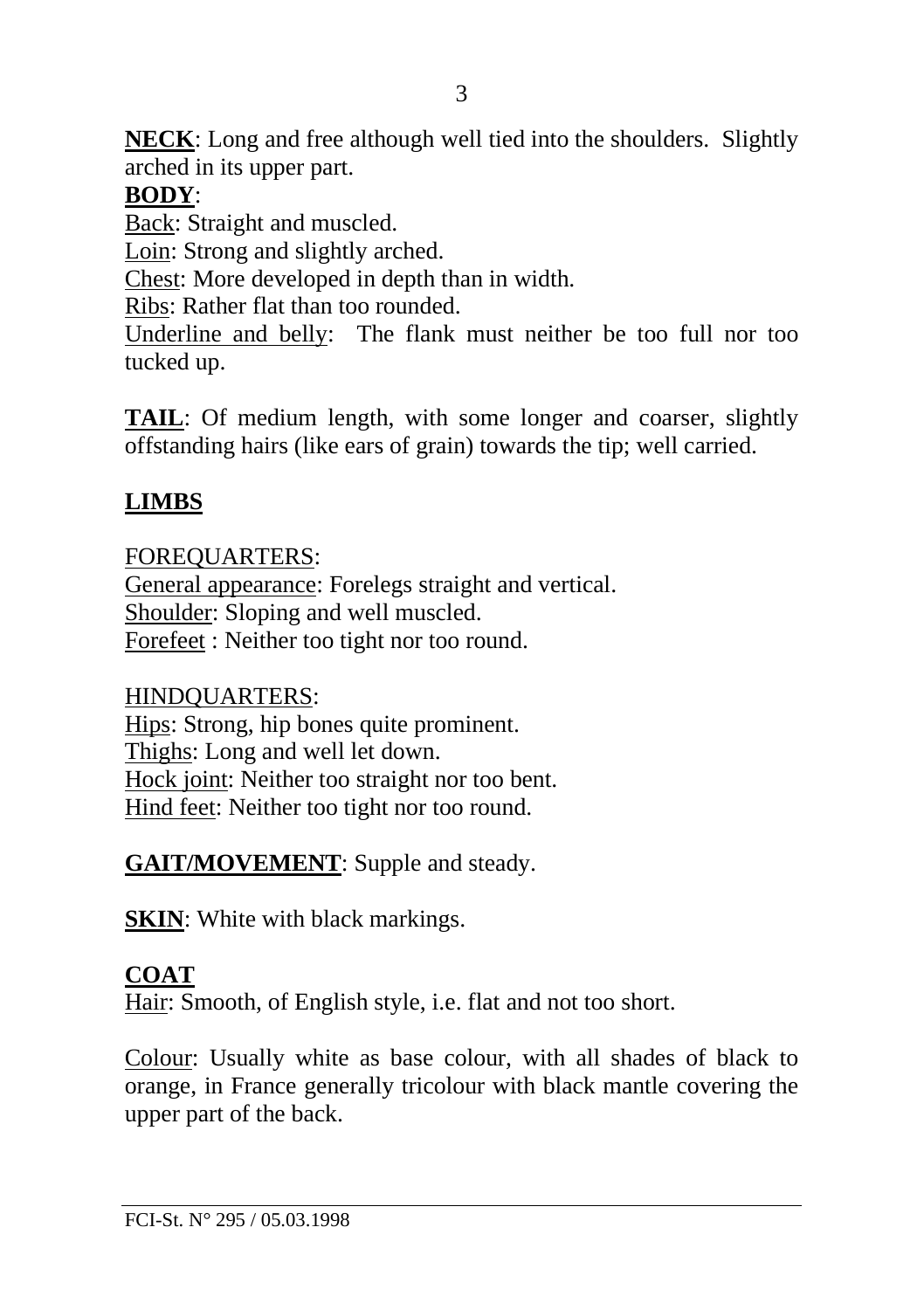**SIZE**: From 48 to 55 cm maximum - but rather from 48 to 50 cm preferred.

**FAULTS** : Any departure from the foregoing points should be considered a fault and the seriousness with which the fault should be regarded should be in exact proportion to its degree **and its effect upon the health and welfare of the dog.**

## **DISQUALIFYING FAULTS**:

- Aggressive or overly shy dogs.
- Any dog clearly showing physical or behavioural abnormalities.
- Depigmented nose.
- Prognathism.
- Loin long and flabby.
- Thin thighs.
- Discoloration of scrotum

## **N.B.**:

- Male animals should have two apparently normal testicles fully descended into the scrotum.
- Only functionally and clinically healthy dogs, with breed typical conformation should be used for breeding.